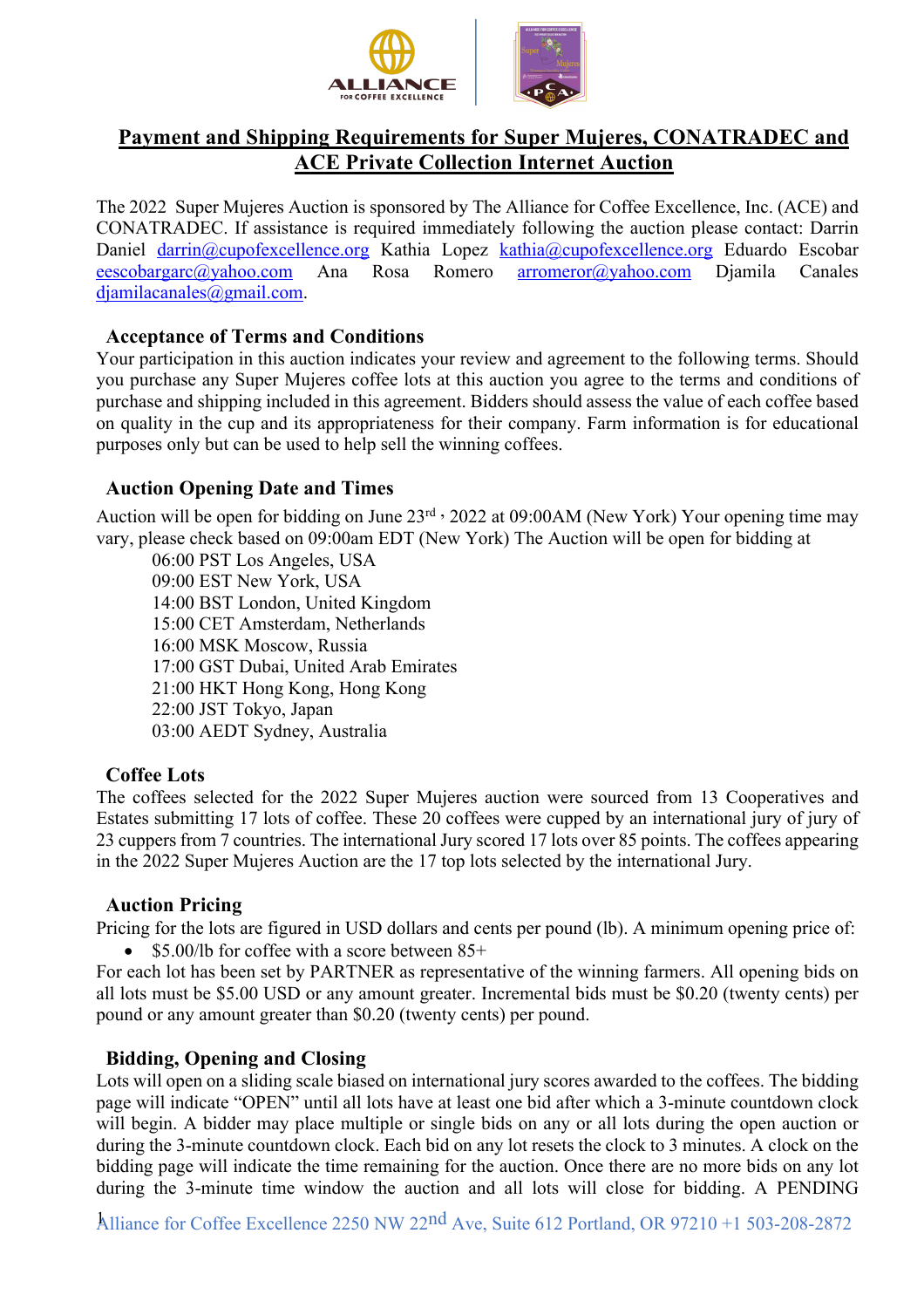

notification does not end the auction even though bidding may cease. No bid is final until the FINISHED notification appears. Once the auction software indicates FINISHED the highest bid wins the lot and all lots are closed for any additional bidding. At the conclusion of the auction, the buyer for the lot and the person responsible for payment and for shipping coordination will be the bidder placing the highest bid or auto bid for that lot. Should there be two identical auto bids the first auto bid placed wins the lot.

#### **Proxy and Auto Bids**

An auto-bid or proxy feature is available to any bidder wishing to allow the software to place their next highest bid. A bidder can place a high bid on any coffee lot using the auto-bid function. The software will then place a fifty cent higher bid above a competitive bid until the auto bid price is reached. The software will not place any higher auto-bid amount unless there is a competitive bid for that lot. Each Bidder will be able to view the current high bid for a Lot at any time during the Auction. Individual bids once accepted by the auction software, may not be revoked or withdrawn. However, you may cancel an auto-bid to prevent the system from placing further bids on your behalf.

#### **Communication During and After Auction**

Each Bidder will log in using his/her confidential password. All bids will be identified during the auction with a bidding number not a company name. During the auction the software will communicate any outbids, any auction issues, notifications or final successful bids using the email address registered for that bidder. It is the bidder's responsibility to ensure that the registered email is correct. Contact ACE staff for verification if uncertain.

#### **Packing Information**

The Super Mujeres Coffee lots are vacuum packed in 15kg bricks and coffees will be shipped in boxes of 2 bricks each (30kg per box). Successful bidders will be charged \$.20 (twenty cents) per pound mandatory fee for vacuum packing in addition to the per pound cost of the auction price for each lot. Bidding calculations and vacuum packing fee are based on actual pounds after milling and packing the coffees. The number of 30kg boxes as well as the weight in pounds will be shown. A broken seal on any vacuum package does not automatically warrant a claim or indicate a quality change.

# **Financial Responsibility for Payment**

The individual bidder placing the highest bid at the close of the auction is responsible for the financial payment to the exporter of the entire lot. The exporter may approve multiple payments and multiple shipping instructions for a single lot but only if the successful bidder requests the approval and submits all of the shipping instructions within 7 days of the auction. If the exporter or the country partner denies the request for any reason the bidder will be held liable for the entire payment regardless of group purchase. If a lot is split and sent to more than one destination the buyer will be responsible for any additional costs associated with that export.

# **Payment Requirements**

Full payment of the lot(s) and the packaging fee(s) is required prior to shipment unless other requests are made in writing and approved in advance. Cash against documents must also be approved in advance of the auction. Prepayment of the lot is required if moved to another exporter to be shipped. Shipment, quality and delivery responsibility will revert to new exporter.

Full payment is due 30 (thirty) days after the close of the auction regardless of ship date or method. If payment is not made after 30 days, the exporter will have the right to nullify the sale agreement and offer the lot to the second highest bidder or other alternative buyers.